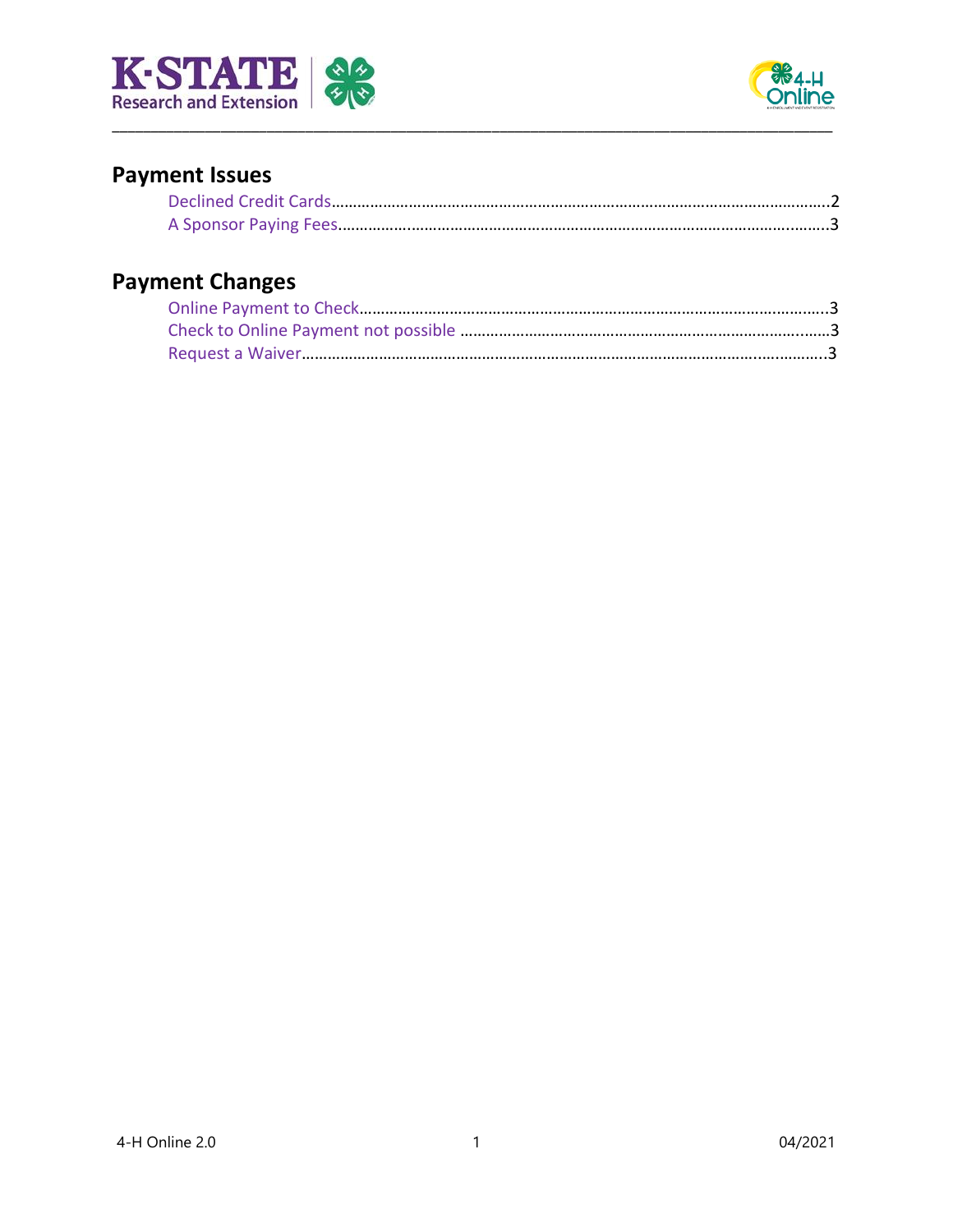



## **Payment Issues**

#### **Declined Credit Cards**

If a credit/debit card is unsuccessful, the 4-H Online system will alert the family via email that their payment has been declined and to login and apply payment in order to continue the youth enrollment.

\_\_\_\_\_\_\_\_\_\_\_\_\_\_\_\_\_\_\_\_\_\_\_\_\_\_\_\_\_\_\_\_\_\_\_\_\_\_\_\_\_\_\_\_\_\_\_\_\_\_\_\_\_\_\_\_\_\_\_\_\_\_\_\_\_\_\_\_\_\_\_\_\_\_\_\_\_\_\_\_\_\_\_\_\_\_\_\_\_\_\_\_\_

Please note 4-H staff do not know why a card gets declined, as this is confidential information between the card holder and their financial institution.

The family may try to pay again with the same credit/debit card, but typically have success if they try a different card than was initially used. If this is not a possibility, they can select to mail a check payment instead.

Instructions for family to continue enrollment:

- 1. Login to existing 4-H Online account a[t https://v2.4honline.com](https://v2.4honline.com/)
- 2. Click on the member's **Payment Required** link.
- 3. Choose one of the following payment methods:
	- If wishing to try a different credit/debit card, click the [Add New Card] button, complete the fields and click [Add Credit Card]. Ensure the correct card is selected for payment.
	- If wishing to mail in a check payment instead, click the [Pay By Check] button. Make check payable to: Kansas 4-H Youth Development Mail to: Kansas 4-H Youth Development at 1612 Claflin Rd., 201 Umberger Hall -- Manhattan, Kansas 66506 The youth name(s) should be included in the check memo line or enclosed with the check. Once the check is received, the State 4-H Office will apply this payment to the online enrollment(s) within 10 business days, which causes the member(s) to become Approved. Families will receive an 'Enrollment Approved' email when this occurs.
- 4. Answer the Terms of Payment.
- 5. Click [Next].
- 6. Click [Submit].